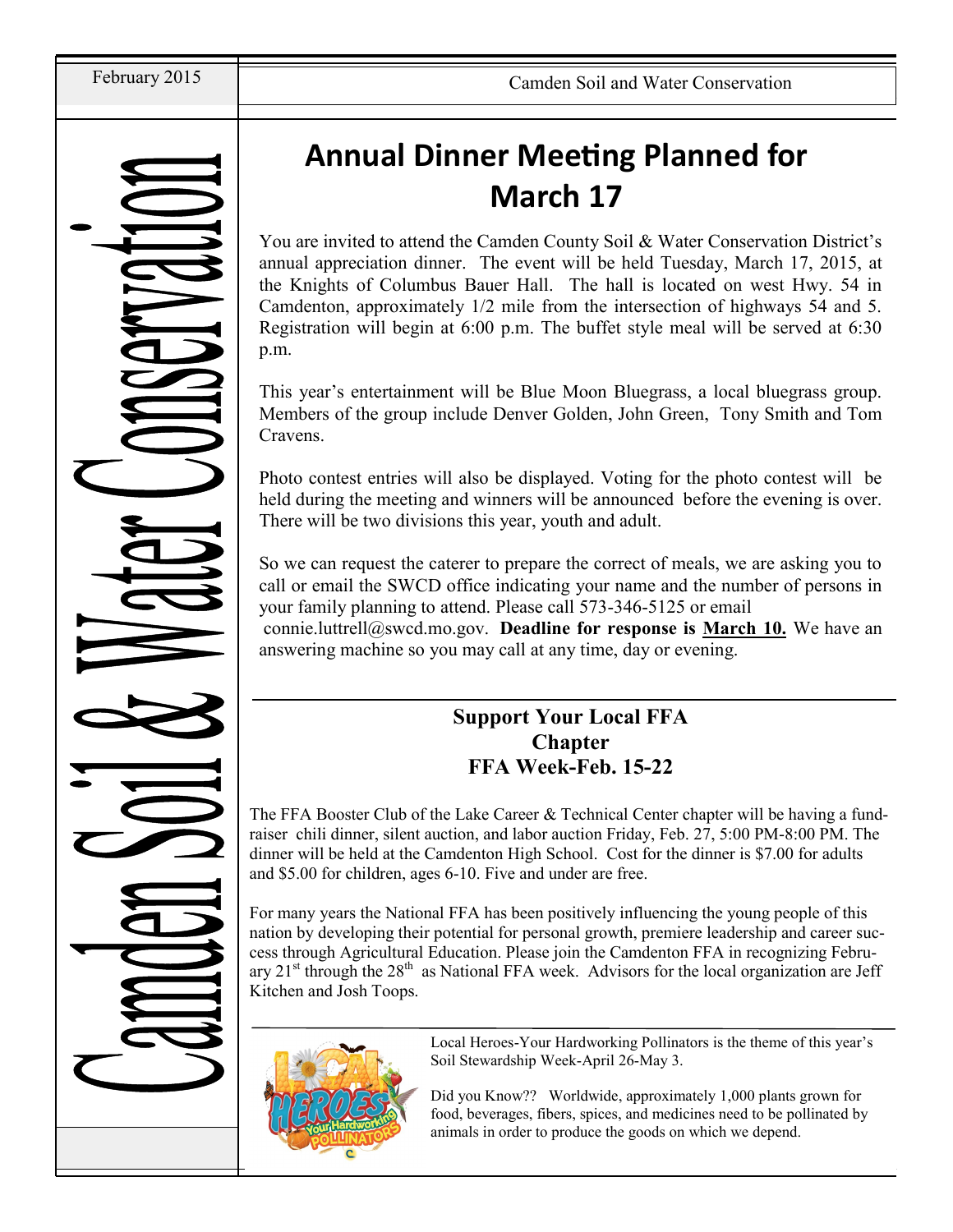## **Reducing Trouble and Headaches By Dennis Bruns**

Its calving season and you have your mamas and future mamas in pastures nearby. You're doing your daily check to see if you have any new babies or problems. But your count is off; you are missing 3 heifers due to have their first calves. Instead of having their babies in the field where they can be easily checked, they decide to "head for the hills" somewhere in the dense forested regions of your farm. So now you have a long walk through the woods, up and down the hill, trying to determine if that shadow you see is a cow or tree. After an hour or two you find the 3 missing mamas with their newborns, but they are hesitant about coming out of the trees.

There is a solution to this problem and the Camden SWCD can help you with it. We have a cost share practice, the N472 Livestock Exclusion, which pays about 75% of the cost of a new fence to keep your livestock out of sensitive areas such as woods, ponds, or sinkholes. Excluding livestock out of these areas benefits both the rancher and the environment. The rancher gets the peace of mind that he doesn't have to wander through the woods to find lost animals. The environment benefits by reducing soil erosion due to trampling hooves and natural tree regeneration can occur as saplings won't be killed by browsing or bark eating.

The fence can be barb wire, woven wire, or high tensile electric. It must be built to NRCS standards for total livestock exclusion and maintained for 10 years. Gates are recommended to be installed giving the rancher access to the woods for things such as hunting, pleasure horseback riding, firewood cutting, fence maintenance, etc. Grazing inside the exclusion area is not allowed at any time. Some of the woods can be left out of the exclusion area to provide summer shade for the animals or winter weather protection.

A similar cost share program that Camden SWCD provides is the WQ10. This practice excludes livestock from streams on the farm. Like the N472 the SWCD will pay 75% of the cost of building a new fence along a stream that totally excludes livestock access to the stream. Because of the flood potential, a high tensile electric fence is **strongly** recommended for this installation since it must be maintained for 10 years. If the stream is the source of drinking water for your livestock in the adjoining pasture(s) the WQ10 provides cost share for developing another water source for that field. This could be done by building a limited access to the stream, drilling a well and installing a tank, building a pond, or running a pipeline from an existing well to a tank in the pasture(s).

If you are interested in either of these cost share practices or want more information contact Dennis or Connie at the Camden SWCD office in Camdenton. The phone number is 573- 346-5125.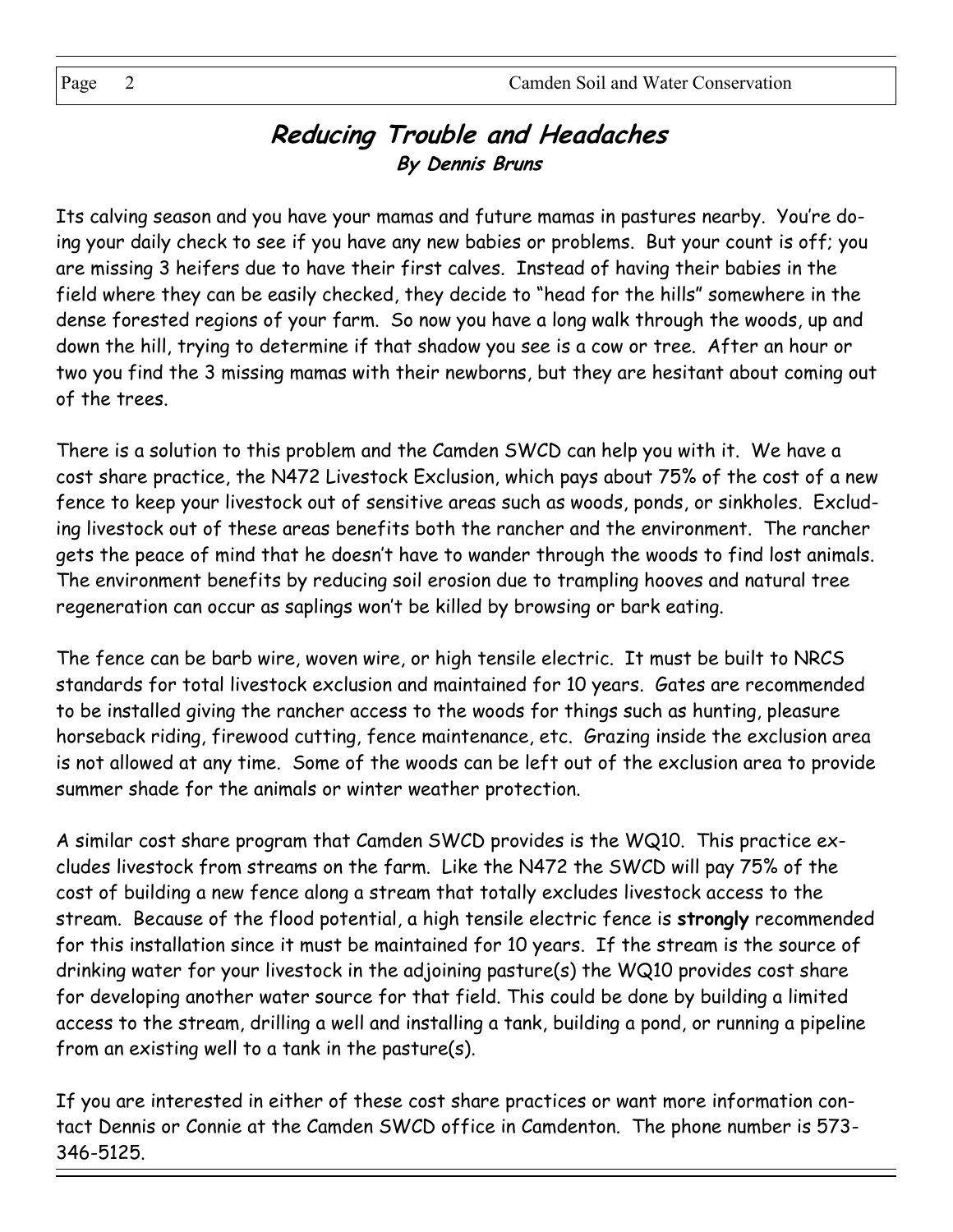## **Fruit and Berries**

The Camden and Miller Counties MU Extension will be sponsoring the following workshops on March 18, 2015

### **Apples, Peaches and Grapes - pruning and spot control**

### **Noon to 1:30 pm**

Three of the most popular fruits in Missouri require pruning and spraying for optimal production. Come learn about when to prune & how, and what to spray & when. Varieties and site selection will also be reviewed. Fee \$5

#### **Bountiful Backyard Berries 2:30 to 4 pm**

Many berries grow well in Missouri with proper selection and care, even organically if diligent. Featured will be blackberries, raspberries, strawberries and blueberries. Lesser berries will be touched on, like gooseberries, mulberries, honeyberries and wolfberries. Fee \$5

**Program Instructor:** Jim Quinn, University of Missouri, Regional Horticulture Specialist

**Location:** Central Bank of the Lake of the Ozarks Meeting Room - 3848 Osage Beach Pkwy, Osage Beach, MO

**To Register or for more information contact** Patricia Barrett – Ph. 573-369-2394 or [barrettpr@missouri.edu](mailto:barrettpr@missouri.edu)

## **SWCD Election Results**

At the SWCD's supervisor election, Earnest Calvert, Sr retained his position as Area 2 supervisor. Joseph Moulder was elected as a first-time supervisor to represent Area 4. Area 2 is the Camdenton-Decaturville-Osage Beach area. Area 4 is the Macks Creek area.

At the January board meeting, reorganization of the board was completed with positions voted on & elected as follows: Earnest L Calvert, Sr—-Chairman Joseph Moulder——Vice-Chairman Troy Frederick—— Treasurer Jeff Apperson———Secretary

#### ————————————————————- **Grazing School Full**

The April grazing school to be held in Camdenton filled up quickly and there are no more available openings. We are keeping a waiting list. If there are cancellations, we will contact the next person on the waiting list.

There are other schools that will be held in the state this year. You can go to the following link <http://mofgc.org/schools.html> for a list of other schools. You will need to call the contact person listed for availability and cost. Each school sets their own fee.

### **Natural Resources Conservation Service Realigns**

In an attempt to balance the budget, NRCS in Missouri has realigned their Field Office Service Areas (FOSAs). To keep from closing offices or furloughing employees, each FOSA has been expanded to include more counties. In the past Camden, Laclede, and Pulaski Counties were part of one FOSA with the headquarters located in Lebanon. Effective February 22, Camden and Laclede will be included in the Miller and Morgan FOSA. Pulaski is now included in the Phelps and Crawford FOSA. Mike Morris will become the District Conservationist for the Camden, Laclede, Miller, & Morgan FOSA . At this time, customers in Camden County will see very little change in their service. Farm Service Agency records for the county will still be maintained in the Lebanon USDA office.

"The U.S. Department of Agriculture (USDA) prohibits discrimination in all its programs and activities on the basis of race, color, national origin, age, disability, and where applicable, sex, marital status, familial status, parental status, religion, sexual orientation, genetic information, political beliefs, reprisal, or because all or a part of an individual's income is derived from any public assistance program. (Not all prohibited bases apply to all programs.) Persons with disabilities who require alternative means for communication of program information (Braille, large print, audiotape, etc.) should contact USDA's TARGET Center at (202) 720-2600 (voice and TDD). To file a complaint of discrimination write to USDA, Director, Office of Civil Rights, 1400 Independence Avenue, S.W., Washington, D.C. 20250-9410 or call (800) 795-3272 (voice) or (202) 720-6382 (TDD). USDA is an equal opportunity provider and employer.'